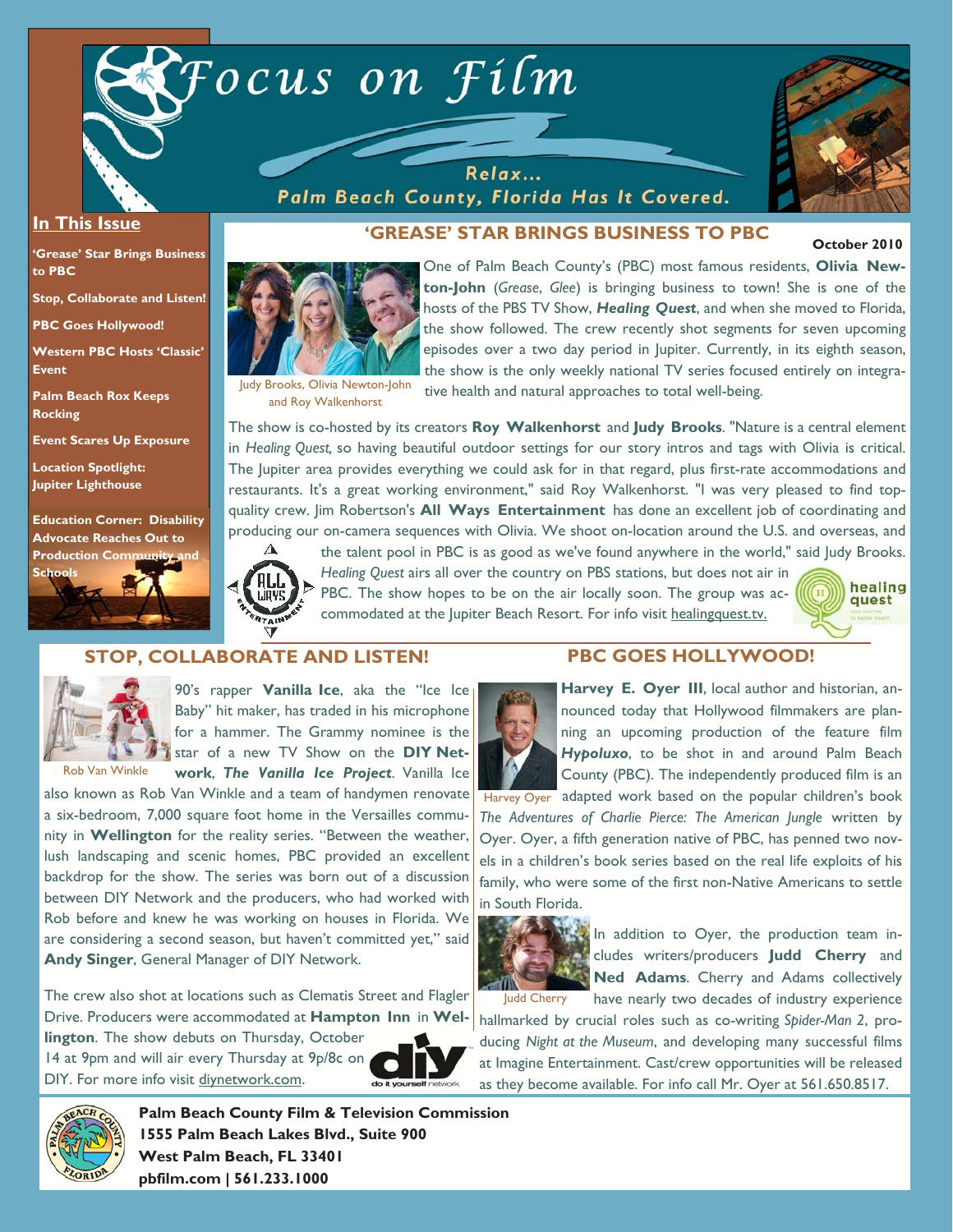#### **ACTORS/SCREENWRITERS WORKSHOP**



Accomplished screenplay writer and industry insider **Alyn Darnay** is teaching a professional acting and scriptwriting workshop. For actors, this is a rare opportunity to discover a new synergistic methodology that will push your performance level to places you never imagined you could

Alyn Darnay

reach. For screenwriters, here's a singular chance to gain invaluable insight into the depths of your scene writing ability by working in tandem with talented actors to create that elusive bridge between page, film, and reality.

The workshop will be taught every Thursday for six weeks beginning **October 14** at Art Serve, 1350 E. Sunrise Blvd. Ft. Lauderdale, FL. The cost is \$205 for the six weekly sessions. There are 18 spots available. For more information please call 888.436.2168 or email quietontheset@usa.com.

## **WESTERN PBC HOSTS 'CLASSIC' EVENT**



Over 2,500 spectators are expected to venture to the western part of Palm Beach County (PBC) for an event that could generate a projected \$500,000 in economic impact. **The Palm Beach County Sports Commission (PBCSC)** is partnering

with the Treasure Coast Boat Racing Association to host the **Gator Classic** at **Lake Okeechobee Outpost** in the **City of Pahokee**, **October 23-24, 2010**.

The Gator Classic is an inboard boat race featuring Hydroplanes, Flat Bottoms, Jersey Speed Skiffs and Vintage racing boats that run four to five inches off the water, reaching speeds of 80-160 mph. Currently, 150 boat teams are committed to race in the classic and vintage divisions. Another component of the event is a vintage boat show taking place at the Loggerhead Club and Marina—Lake Okeechobee, which was rebuilt and opened in 2009.

"Hosting the Gator Classic at Lake Okeechobee Outpost is a true measure of the vast sports tourism opportunities available throughout PBC," said **Patty Dent**, President of PBCSC.For more info visit gatorclassic.com. Racing Boat



**LOCAL MAG RECEIVES MAJOR AWARD!** 



*art&culture of Palm Beach County*, the official magazine of the **Palm Beach County Cultural Council**, recently received two coveted Charlie Awards from the Florida Magazine Association. Bronze

awards were won in the Best Overall Design category and in the Best Illustration category. *art&culture* has now earned a total of seven awards in its first four years of the magazine's inception.

*art&culture* is published and produced in collaboration with **Passport Publications & Media Corporation** and is the only magazine solely dedicated to covering PALM BEACH COUNTY CULTURAL COUNCIL art and culture in Palm Beach County.

#### **NEW DOC STARS PBC LOCALES**



*Turtle: The Incredible Journey* is a new epic adventure by award-winning director **Nick Stringer**  (*Saved by Dolphins*, *National Geographic Explorer*). The crew shot in the County in 2007 at locations such as Gumbo Limbo Nature Center and beaches in Boca Raton and Juno Beach. A local screening of the film

will be held on **Tuesday, November 9, 2010** at the **Crest Theatre** at **Old School Square** in **Delray Beach**. The cocktail reception begins at 6:30pm, and the screening begins at 8:00pm. The screening is being presented by the Charles E. Schmidt College of Science at **Florida Atlantic University**, and will benefit the FAU Sea Turtle Research Program.

The film is about a loggerhead turtle who takes one of the most extraordinary journeys in the natural world. For more info call 561.297.0007.



Old School Square

#### **BOCA MAKES A CAMEO IN TLC TV SHOW**



The production team from the **TLC** TV show, *Hoarding: Buried Alive*, came to **Boca Raton** to film an episode for their

second season. The crew shot mostly inside a private home and lensed some beauty footage of Boca Raton at area beaches and parks including **Silver Palm Park** and **South Beach Park**.

**DISCOVERY** Hoarding goes inside the homes of extreme hoarders to explore the psychology behind their compulsion to accumu-

late and store large quantities of non-essential things. With the help of expert therapists & organizers, the hoarders will attempt to unlock the key to their obsessions in hope of reclaiming their lives. "Our local crew were terrific additions to the Discovery Studios production team. The Hilton Garden Inn was lovely and Rocco's Tacos quickly became a crew favorite," said **Amy Doyle**, Supervising Producer. The episode will air in the early spring of 2001. The crew was accommodated at the Hilton Garden Inn in Boca Raton. Produced by **Discovery Studios**, the show airs

Sundays at 9p/8c on TLC. For more info visit tlc.discovery.com/tv/hoarding-buried-alive/.



#### **SOLVE A CRIME OF FASHION!**



Gardens Mall

Legendary actor **Burt Reynolds** has masterminded a unique and unforgettable evening at **Saks Fifth Avenue** at **The Gardens Mall** in **Palm Beach Gardens** to solve a crime…a crime of fashion! On **November 6, 2010**, from 6pm-9pm, you are invited to a fashionable interactive murder mystery event!

Tickets are \$40 per person and the event will benefit The Burt Reynolds Institute for Film and Theatre (BRIFT). The evening will also honor **Joe Farish**, who recently passed away. Mr. Farish was enthu-

siastic about his support for BRIFT and was looking forward to co-chairing this event with his wife, Loreen Farish. For more info call 561.743.9955.

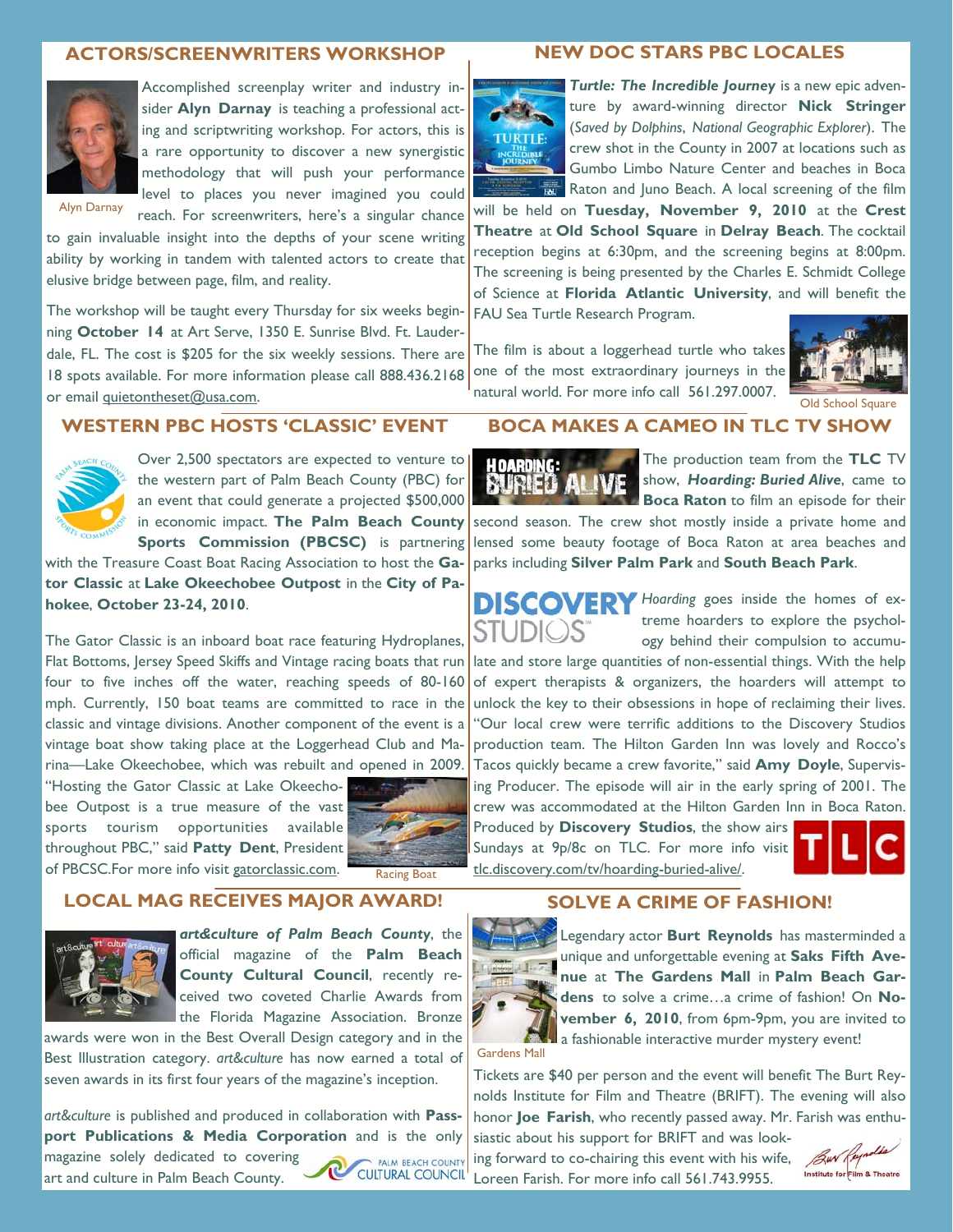### **DISABILITY ADVOCATE REACHES OUT TO PRODUCTION COMMUNITY AND SCHOOLS**



**Rose Lee Archer**, an award-winning TV Producer and Host of the *Rose Lee Archer Show* on the **ION Media Network**, continues to be a passionate advocate for people with disabilities. October is National Disability Awareness Month, and Archer's foundation, the **Archer Disability Foundation (ADF)** is looking to recruit local production companies to serve as mentors for people with disabilities. "Students with disabilities are often underestimated in their abilities. Having a chance to interact with business professionals proclamation from Boca Raton



Rose Lee Archer receiving

gives these students an opportunity to show prospective employers what they can do," said Archer. Each year Disability Mentoring and Career Exploration continues to grow. ADF already has a successful relationship with the Palm Beach County School District, and is now reaching out to the Broward and Martin County School Districts. Palm Beach State College President, **Dr. Dennis Gallon** offered Archer office space to grow ADF's mission to help families who have students or older children Gov. Crist and Rose Lee Archer

with disabilities. ADF recently received two proclamations…one from the Palm Beach County Board of County Commissioners for Disability Employment Awareness Month, and the other from the City of Boca Raton for the Annual Disability Mentoring Kick-Off. Archer was also appointed by **Governor Crist** to the Florida Independent Living Council and presently serves as the voted President of the FILC council, a federally mandated council through the U.S. Department of Education. For more info call 561.241.7987.



Mentoring a student at NASA TV

# **PALM BEACH ROX KEEPS ROCKING!**



The Palm Beach Gardens based TV Show, **Palm Beach Rox** is launching a new IPTV website, **RoxWorld.TV**! RoxWorld.TV will allow *Palm Beach Rox* to reach a world-wide audience and the international marketplace,

featuring one of the hottest categories on the Internet: celebrities. Users all over the world will be exposed to hundreds of companies and thousands of products— along with their favorite celebrities— in a social, interactive environment.

Hosted by **Roxanna Cella**, *Palm Beach Rox* is celebrating its seventh year on the air, can be seen on Saturdays at 11:30pm on **The CW West Palm Beach** & Sundays at 2:30am on **NBC**. According to *Palm Beach Rox*, several networks have expressed interest in syndicating the show. The show features stories on celebrities, nightlife, shopping, equestrian events, resorts and

more. Cella has interviewed over 400 celebrities since the show began. *Palm Beach Rox* is also still celebrating their win of the 2009 Film, Recording and Entertainment Council Award for Best Entertainment News Magazine/TV in Florida! For more info visit palmbeachrox.com or call 561.776.0277. Roxanna Cella



# **CALL FOR ENTRIES**



**Author Vera Ripp Hirschhorn** out of Boca Raton, is proud to announce **The 10th annual American's**  Young Heroes Contest: A multimedia competition to promote respect and prevent bullying. The contest invites students in Grades 6-12 to make a film about

bullying experiences with an emphasis on positive thoughts, words, and the positive action taken to resolve them.

The film must be submitted on DVD and must be five minutes in length or less. All entries must be postmarked by November 10, 2010. Winners will be notified in December 2010 by phone or email. For more information and a complete list of contest rules, please email ameryoungheroes@aol.com or call 561.241.1169.

## **NEW FEATURE FILM SHOOTS IN PBC**

 $\mathcal{I}_{\mathcal{L}}$   $\mathcal{I}_{\mathcal{E}}$   $\mathcal{E}_{\mathcal{E}}$  Shooting in Palm Beach Country for five weeks starting in November is a teen comedy/horror feature from **Spy Film Group** and **Bongiovi Entertainment** (*Step Up* soundtrack). **Aaron Wells** of **Silver Beach Productions** (*Rock and a Hard Place: Another Night at the Agora* - a Palm Beach International Film Festival selection featuring Johnny Depp) and **Michael A. Hoffman** (*ROT: Reunion of Terror*; *Spring Break Massacre*) are set to co-direct. The director of photography is **George Barnes** of **Take 2 Productions**. The film will utilize many area locations and local talent.



The plot follows Rebecca, who is home from college on spring break. She decides to reunite with her old high-school cheerleading friends and throw a party at the rental house they're

occupying. Unfortunately, things don't go according to plan - as an uninvited guest shows up with a medieval war-hammer and battle-

axe; with the intention of literally cutting through the guest list. For more info call 561.233.1000, check upcoming newsletters for more info about this film, and visit pbfilm.com for casting/crew opportunities.



## **EVENT SCARES UP EXPOSURE**

The **X-Scream Halloween** haunted house at the **G-Star School of the Arts** in **Palm Springs** has grown into an eagerly anticipated annual event. It has **Derober 2010** been featured on *Travel Channel's "13 Scariest Haunted Attractions in America"* and is making a *Guinness World Record* attempt; "largest Halloween haunt in the world." X-Scream Halloween takes place on October 8, 9, 15, 16, 22, 23, 29, 30, 31. Gates open at 6:45pm and close at midnight. Admission is \$13 for adults and \$10 for children under 12. A special children's tour is conducted nightly from 7pm to 8pm. Admission is \$5. X-

Scream has attracted over 10,000 people since it began.For more info visit xscreamhalloween.com.